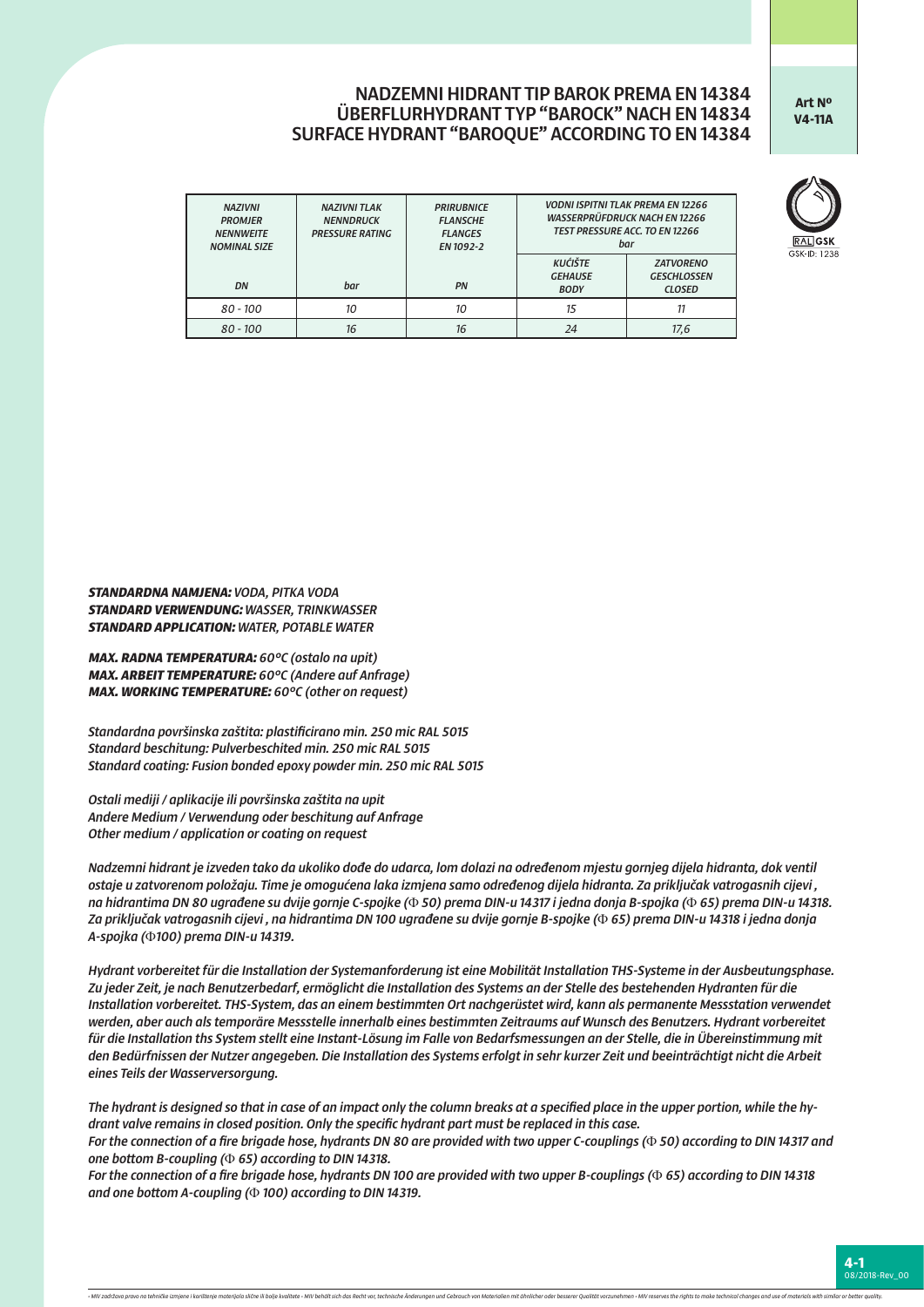NADZEMNI HIDRANT TIP BAROK PREMA EN 14384 ÜBERFLURHYDRANT TYP "BAROCK" NACH EN 14834 SURFACE HYDRANT "BAROQUE" ACCORDING TO EN 14384



| DN  |     | D<br>K | d   |    | $\mathsf{n}$ | b  | Rd 1m |      | Rd 1,25m |      | Rd 1,5m |      | Rd 1m | Rd 1,25m | <b>Rd</b> 1,5m |
|-----|-----|--------|-----|----|--------------|----|-------|------|----------|------|---------|------|-------|----------|----------------|
|     |     |        |     |    |              |    | Н.    | Н.   | Η.       | Η,   | Н.      | Н,   |       | m (kg)   |                |
| 80  | 200 | 160    | 132 | 19 | 4            | 19 | 860   | 1812 | 1110     | 2026 | 1360    | 2312 | 74    | 79       | 85             |
| 80  | 200 | 160    | 132 | 19 | 8            | 19 | 860   | 1812 | 1110     | 2026 | 1360    | 2312 | 74    | 79       | 85             |
| 100 | 220 | 180    | 156 | 19 | 8            | 19 | 860   | 1900 | 1110     | 2150 | 1360    | 2400 | 104   | 110      | 116            |

**MIV 40** Metalska industrija Varaždin d.d.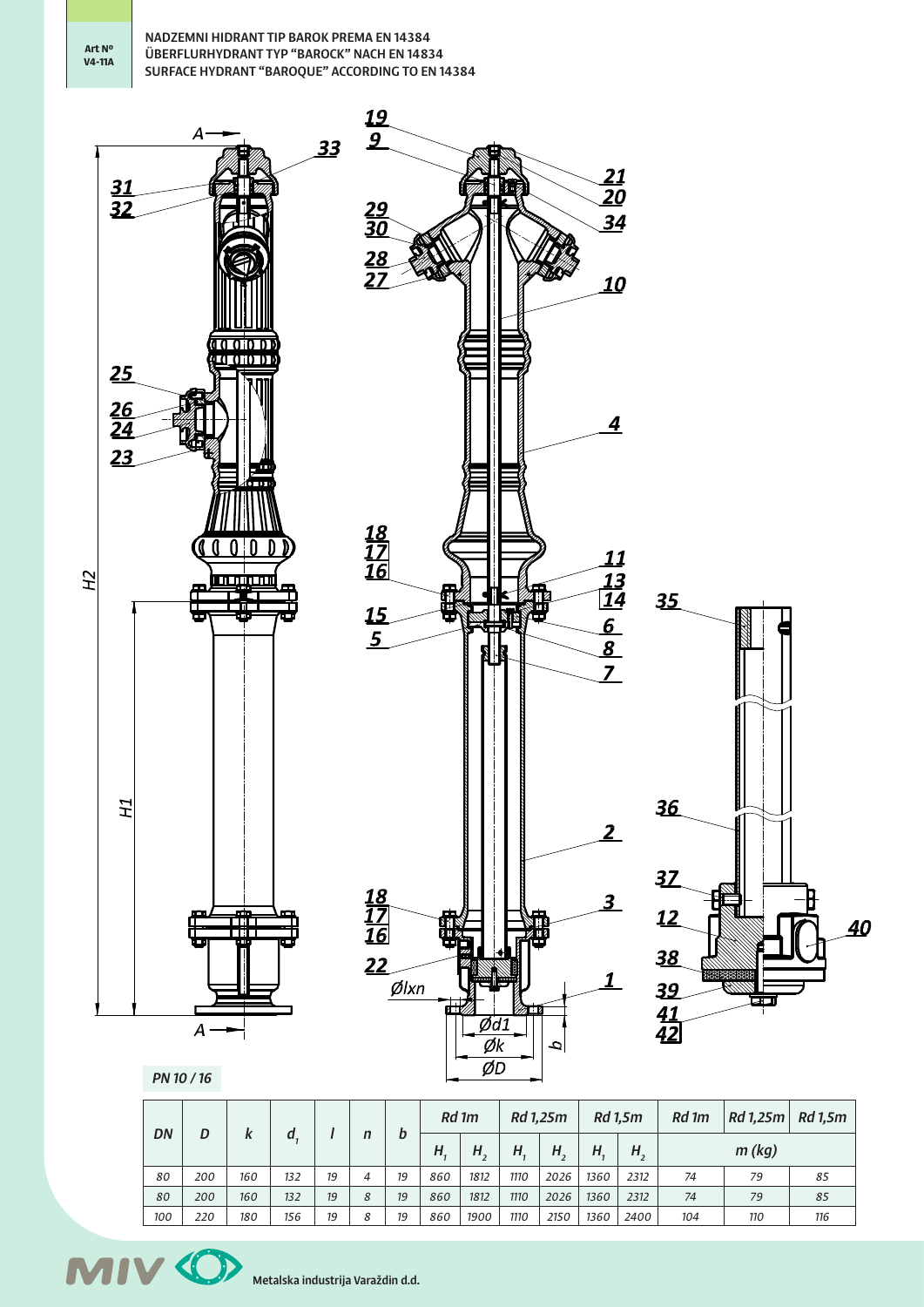| <b>POZICIJA</b><br><b>POSITION</b><br><b>POSITION</b> | <b>NAZIV POZICIJE</b>   | <b>TEIL</b>          | <b>PART</b>             | <b>MATERIJAL</b><br><b>MATERIAL</b><br><b>MATERIAL</b> |  |  |
|-------------------------------------------------------|-------------------------|----------------------|-------------------------|--------------------------------------------------------|--|--|
| 1                                                     | Kućište ventila         | Gehäuse              | Body                    | EN-GJS-400-15                                          |  |  |
| $\overline{2}$                                        | Nastavak kućišta        | Gehäuseverlängerung  | <b>Body extension</b>   | EN-GJS-400-15                                          |  |  |
| 3                                                     | Plosnata brtva          | Dichtung             | <b>Flat gasket</b>      | <b>EPDM</b>                                            |  |  |
| 4                                                     | <b>Stalak</b>           | Ständer              | <b>Stand</b>            | EN-GJS-400-15                                          |  |  |
| 5                                                     | Donji držač vretena     | Untere Spindelstütze | Lower spindle support   | EN-GJS-400-15                                          |  |  |
| 6                                                     | Gornji držač vretena    | Obere Spindelstütze  | Upper spindle support   | <b>EN-GJS-400-15</b>                                   |  |  |
| 7                                                     | Vreteno                 | <b>Spindel</b>       | <b>Spindle</b>          | X20Cr13                                                |  |  |
| 8                                                     | Klizni prsten           | Lagerscheibe         | Sliding ring            | <b>CC480K</b>                                          |  |  |
| 9                                                     | Gornja osovina hidranta | <b>Oberwelle</b>     | <b>Upper shaft</b>      | X20Cr13                                                |  |  |
| 10                                                    | Kvadratna cijev I       | Vierkantrohr I       | Square pipe I           | St galvanized                                          |  |  |
| 11                                                    | Rascjepka               | <b>Splint</b>        | Split pin               | <b>Steel</b>                                           |  |  |
| 12                                                    | <b>Ventil</b>           | <b>Ventil</b>        | Valve                   | EN-GJS-400-15                                          |  |  |
| 13                                                    | Vijak                   | <b>Schraube</b>      | <b>Screw</b>            | A4                                                     |  |  |
| 14                                                    | Podložna pločica        | Unterlegscheibe      | Washer                  | A4                                                     |  |  |
| 15                                                    | Plosnata brtva          | <b>Dichtung</b>      | Flat gasket             | <b>EPDM</b>                                            |  |  |
| 16                                                    | Vijak                   | <b>Schraube</b>      | <b>Screw</b>            | A2                                                     |  |  |
| 17                                                    | Matica                  | <b>Mutter</b>        | <b>Nut</b>              | A2                                                     |  |  |
| 18                                                    | Podložna pločica        | Unterlegscheibe      | Washer                  | A2                                                     |  |  |
| 19                                                    | Glava za ključ          | Haube                | <b>Bonnet</b>           | EN-GJS-400-15                                          |  |  |
| 20                                                    | Vijak                   | <b>Schraube</b>      | <b>Screw</b>            | A2                                                     |  |  |
| 21                                                    | Čep                     | <b>Deckel</b>        | Cover                   | <b>PVC</b>                                             |  |  |
| 22                                                    | Zaštitni lim            | Schutzschild         | <b>Protection plate</b> | A2                                                     |  |  |
| 23                                                    | Stabilna spojka         | <b>Kupplung</b>      | Coupling                | AlMgSi                                                 |  |  |
| 24                                                    | Kapa tlačnog kvačila    | <b>Deckel</b>        | Cover                   | AlMgSi                                                 |  |  |
| 25                                                    | "O" brtva               | "O" Ring             | "O" ring                | <b>EPDM</b>                                            |  |  |
| 26                                                    | Brtva poklopca          | <b>Dichtung</b>      | Flat gasket             | <b>EPDM</b>                                            |  |  |
| 27                                                    | Stabilna spojka         | <b>Kupplung</b>      | Coupling                | AlMgSi                                                 |  |  |
| 28                                                    | Kapa tlačnog kvačila    | <b>Deckel</b>        | Cover                   | AlMgSi                                                 |  |  |
| 29                                                    | "O" brtva               | " $O$ " Ring         | " $O$ " ring            | <b>EPDM</b>                                            |  |  |
| 30                                                    | Brtva poklopca          | <b>Dichtung</b>      | <b>Flat gasket</b>      | <b>EPDM</b>                                            |  |  |
| 31                                                    | <b>Brtvenica</b>        | Dichtungbuchse       | <b>Sealing bush</b>     | PA                                                     |  |  |
| 32                                                    | "O" brtva               | "O" Ring             | " $O$ " ring            | <b>EPDM</b>                                            |  |  |
| 33                                                    | "O" brtva               | "O" Ring             | "O" ring                | <b>EPDM</b>                                            |  |  |
| 34                                                    | Odzračni ventil         | Entlüftungsschraube  | Vent plug               | PA                                                     |  |  |
| 35                                                    | Trapezna matica         | Spindelmutter        | Spindle nut             | <b>CC483K</b>                                          |  |  |
| 36                                                    | Kvadratna cijev II      | Vierkantrohr II      | Square pipe II          | St galvanized                                          |  |  |
| 37                                                    | Vijak                   | <b>Schraube</b>      | <b>Screw</b>            | A4                                                     |  |  |
| 38                                                    | <b>Brtva ventila</b>    | <b>Dichtung</b>      | Profile sealing ring    | <b>EPDM</b>                                            |  |  |
| 39                                                    | Pritezna pločica        | Scheibe              | Washer                  | EN-GJS-400-15                                          |  |  |
| 40                                                    | <b>Brtva ispusta</b>    | <b>Dichtung</b>      | Gasket                  | <b>EPDM</b>                                            |  |  |
| 41                                                    | Vijak                   | Schraube             | <b>Screw</b>            | A4                                                     |  |  |
| 42                                                    | Podložna pločica        | Unterlegscheibe      | Washer                  | A4                                                     |  |  |

*\* standardni materijali \* ostali materijali na upit* *\* Standardwerkstoffe*

*\* standard materials*

*\* Andere Werkstoffe auf Anfrage \* other materials on request*



*Metalska industrija Varaždin d.d. • Fabijanska 33, 42000 Varaždin • Tel. +385 42 404-100, 290-100 E-mail: prodaja@miv.hr, sales@miv.hr • Website : www.miv.hr*